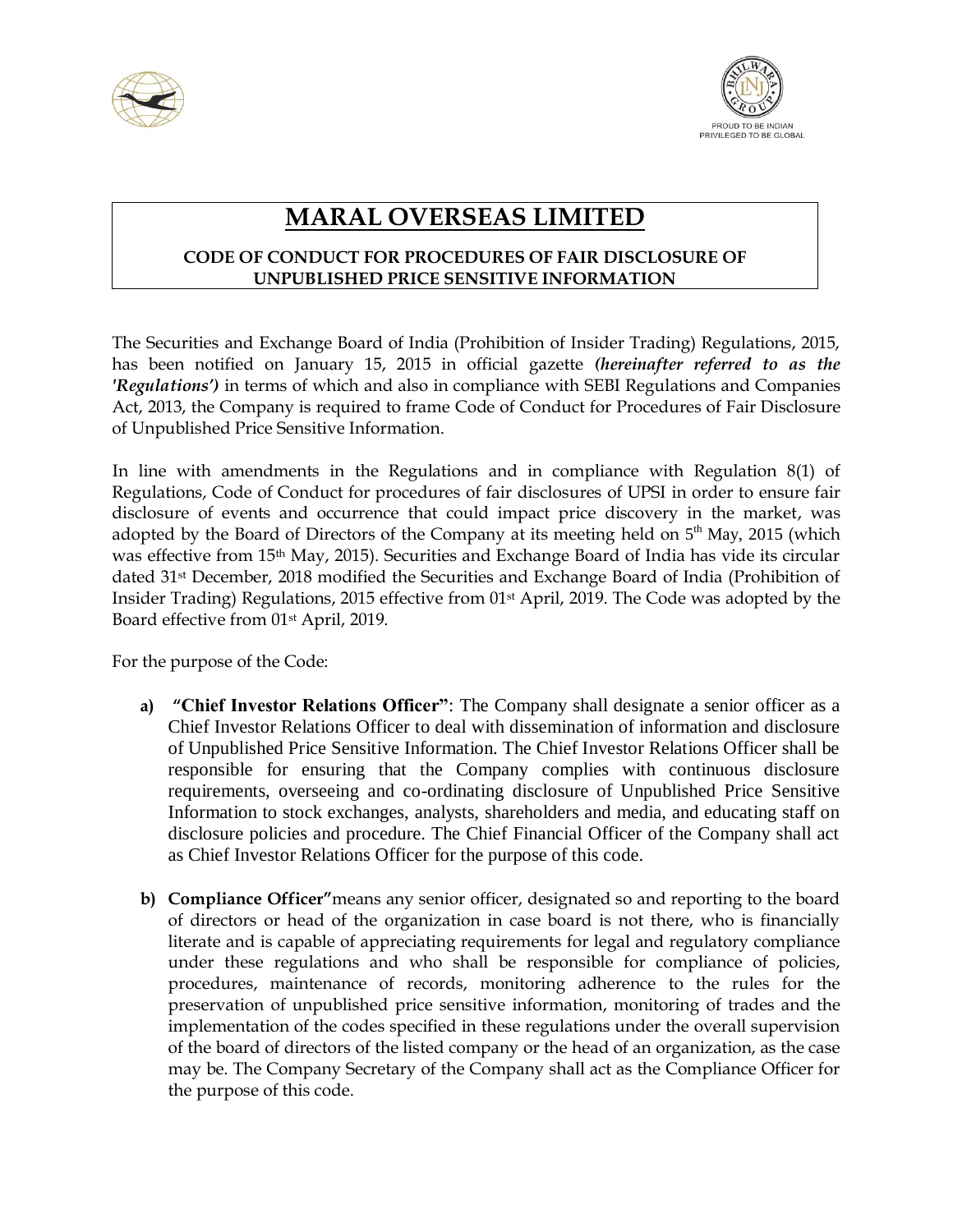



## **(c) "Designated Employees"** shall cover the following:

- Officers or Employee belongs to level Managers and above or its equivalent in all departments;
- All Officers and employees in Secretarial, Finance and Accounts Department;
- Chief Executive Officer, Managing Directors and employees upto two levels below Chief Executive Officer and Managing Director;
- Employees of managerial level and above of Accounts and Secretarial Department of material subsidiary.
- All employees of IT Department of our Company who is having access to unpublished price sensitive information.
- Such other employees as may be specified and determined from time to time by the Committee Concerning Shares (committee which will monitor the implementation of the Code) and/or Compliance Officer.

## **(d) Designated Persons':**

Designated Persons include inter alia the following-

- a. Designated Officer**/**Designated Employee
- b. All Directors of the Company including Independent Directors
- c. Promoter and Promoter group of the Company
- **(e) "Need to Know**" basis means the information which is considered price sensitive which must be handled on a Need to Know basis and should be disclosed only to those employees who need such information to discharge their duties and whose possession of such information will not give rise to a conflict of interest or appearance of misuse of the information.
- **(f)** "**Immediate Relative**" means a spouse of an insider and includes parent, sibling, and child of such insider or of the spouse, any of whom is either dependent financially on such insider, or consults such insider in taking decisions relating to trading in securities
- **(g) "Insider**" means any person who is:
	- i. connected person
	- ii. Designated Person
	- iii. in possession of or having access to unpublished price sensitive information;

Explanation: Any person who are in receipt of unpublished price sensitive information pursuant to a "legitimate purpose" shall be considered an "insider" for purposes of these regulations and due notice shall be given to such persons to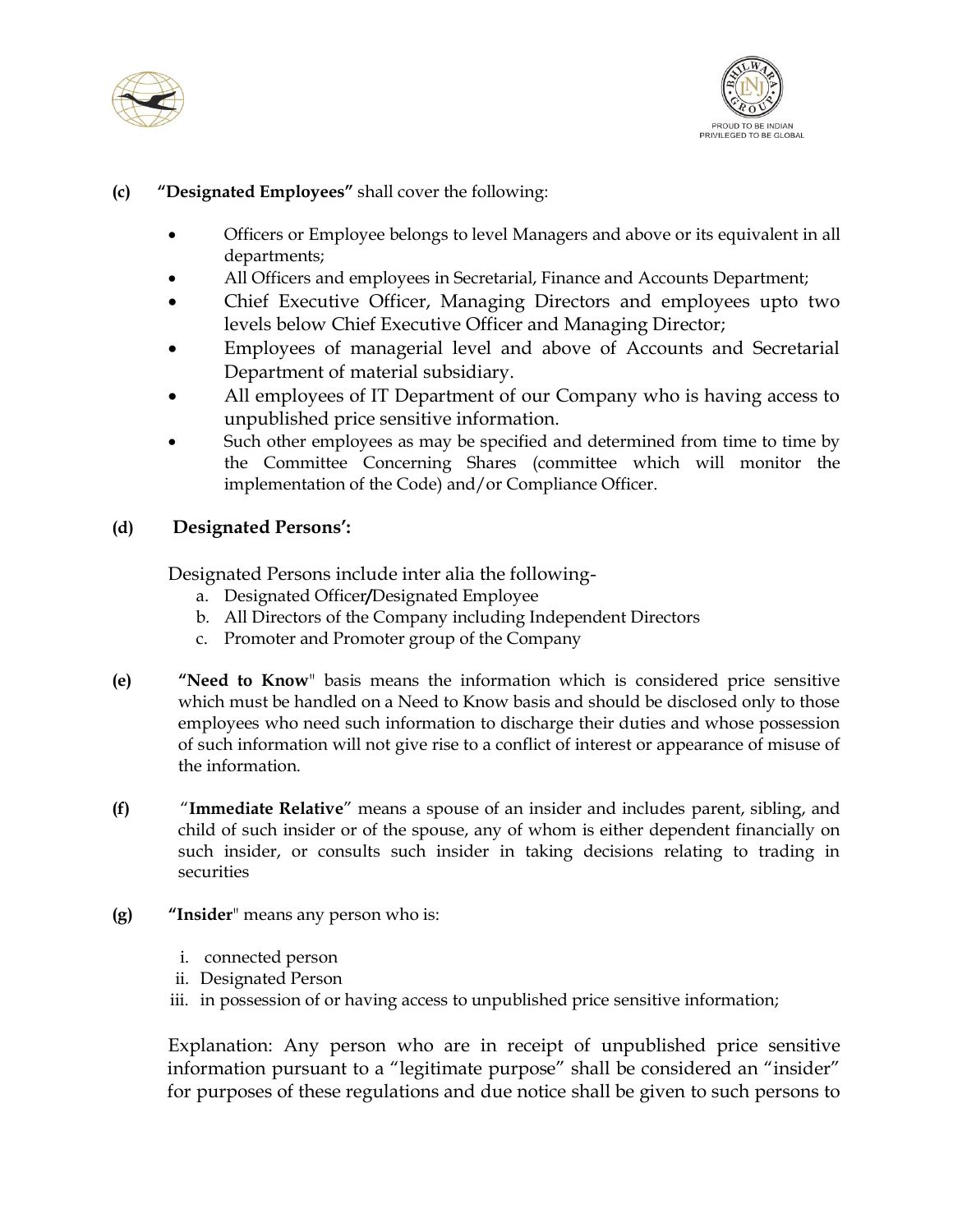



maintain confidentiality of such unpublished price sensitive information in compliance with these regulations.

*To ensure timely and adequate disclosure/dissemination of Unpublished Price Sensitive Information, the Company shall follow the following norms:*

- 1.1 Unpublished Price Sensitive Information shall be disclosed by the Company to stock exchange(s) and disseminated on a continuous and immediate basis.
- 1.2 The Company may also consider ways of supplementing information released to stock exchanges by improving investor access to their public announcements.
- 1.3 The Chief Investor Relations Officer of the Company to deal with dissemination of information and disclosure of Unpublished Price Sensitive Information. The Compliance Officer shall be responsible for ensuring that the Company complies with continuous disclosure requirements, overseeing and coordinating disclosure of Unpublished Price Sensitive Information to stock exchanges, analysts, shareholders and media, and educating staff on disclosure policies and procedure.
- 1.4 All Unpublished Price Sensitive Information should normally be approved in advance by the Chief Investor Relations Officer disclosure/ dissemination. If information is accidentally disclosed without prior approval, the person responsible may inform the Chief Investor Relations Officer immediately.
- 1.5 The Company shall have clearly laid down procedures for responding to any queries on news reports or requests for verification of market rumours by regulatory authorities, stock exchange(s). The Chief Investor Relations officer shall be responsible for deciding whether a public announcement is necessary for verifying or denying rumors and then making the disclosure.
- 1.6 The following guidelines shall be followed while dealing with analysts and institutional investors:
	- (i) The Company shall provide only public information to the analyst/ research persons/ large investors like institutions. Alternatively, the information given to the analyst should be simultaneously made public at the earliest.
	- (ii) At least two Company representatives be present at meetings with analysts, media persons and institutional investors in order to avoid misquoting or misrepresentation and discussions may be transcript/recorded, if required. Such unanticipated questions may be taken on notice and a considered response given later. If the answer includes Unpublished Price Sensitive Information, a public announcement should be made before responding.